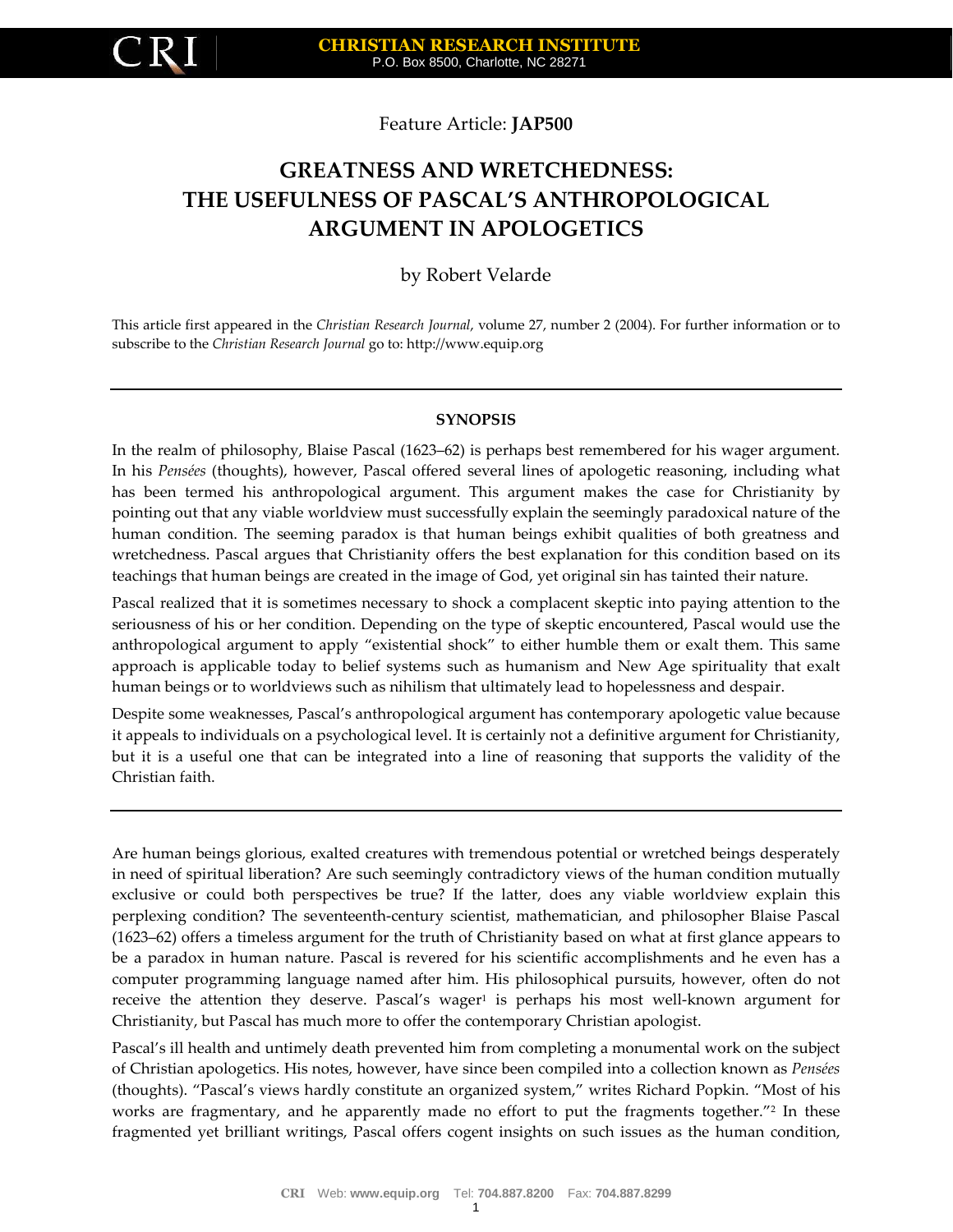morality, and theology. Pascal's anthropological argument, though not nearly as well known as the wager, offers a unique approach to Christian apologetics and warrants attention.

# **PASCAL'S ANTHROPOLOGICAL ARGUMENT**

Pascal's anthropological argument begins with a simple observation: human beings exhibit qualities of both greatness and wretchedness. Such an argument is appealing in a contemporary setting because it begins with an observation of human nature rather than a direct argument for the existence of God, the reliability of the Bible, the validity of belief in the resurrection of Christ, or a variety of other traditional apologetic approaches. The anthropological argument merely seeks to initiate discussion on the nature of the human condition. When certain principles subsequently have been established, it offers an argument pointing to Christianity as the best explanation of the observed condition. D. G. Preston comments on Pascal's overall apologetic approach:

Pascal the empiricist starts with the data, notably the inexplicable phenomenon of mankind: unquestionably corrupt, subject to inconstancy, boredom, anxiety and selfishness, doing anything in the waking hours to divert the mind from human wretchedness, yet showing the vestiges of inherent greatness in the mind's realization of this condition. Mankind is also finite, suspended between twin infinities revealed by telescope and microscope, and aware of an inner emptiness which the finite world fails to satisfy. No philosophy makes sense of this. No moral system makes us better or happier. One hypothesis alone, creation in the divine image followed by the fall, explains our predicament and, through a redeemer and mediator with God, offers to restore our rightful state.<sup>3</sup>

Pascal's anthropological argument uses a unique approach to Christian apologetics: rather than offering arguments from natural theology,<sup>4</sup> it is designed to relate to unbelievers at a prudential level of interest. This argument, in fact, offers a sensible observation and appeal to practical judgment based on the available evidence.

Is Pascal's approach relevant today? After all, his argument seemingly rests on doctrines such as humans created in the image of God (imago Dei) and original sin (the Fall) — views many perceive as outmoded, mythical, or just plain false. Before we address the question of relevance, let's first examine the argument in more detail.

## **THE PARADOX OF THE HUMAN CONDITION**

"Greatness, wretchedness," writes Pascal. "The more enlightened we are the more greatness and vileness we discover in man."<sup>5</sup> Human beings, he argues, exhibit two distinct qualities that appear to be contradictory: we are capable of exalted greatness, but we are also extremely corrupt in our nature. In Pascal's words, "Man's greatness and wretchedness are so evident that the true religion must necessarily teach us that there is in man some great principle of greatness and some great principle of wretchedness."<sup>6</sup> Pascal subsequently paints a less-than-flattering picture of human beings: "What sort of freak then is man! How novel, how monstrous, how chaotic, how paradoxical, how prodigious! Judge of all things, feeble earthworm, repository of truth, sink of doubt and error, the glory and refuse of the universe!"<sup>7</sup>

Commenting on Pascal's anthropological argument, Peter Kreeft writes, "Man is a living oxymoron: wretched greatness, great wretchedness, rational animal, mortal spirit, thinking reed."<sup>8</sup> "We are a puzzle to ourselves," Thomas Morris notes. "One of the greatest mysteries is in us.…How can one species produce both unspeakable wickedness and nearly inexplicable goodness? How can we be responsible both for the most disgusting squalor and for the most breathtaking beauty? How can grand aspirations and self-destructive impulses, kindness and cruelty, be interwoven in one life? The human enigma cries out for explanation."<sup>9</sup>

## **PASCAL'S "EXISTENTIAL SHOCK" TREATMENT**

One of Pascal's apologetic techniques involves what Bernard Ramm refers to as "existential shock." Pascal uses this apologetic technique to awaken skeptics from complacency. Ramm elaborates: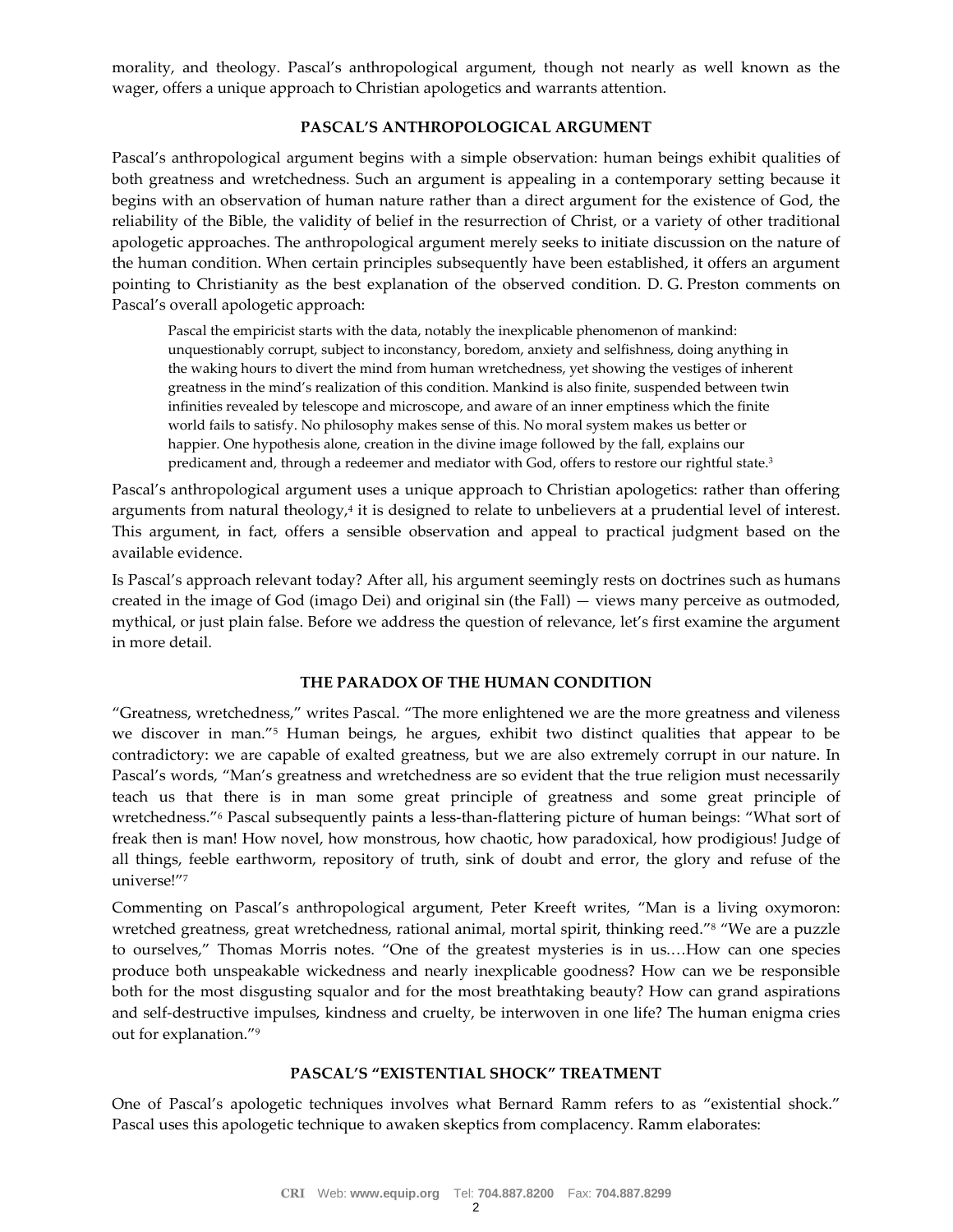Pascal's use of existential shock was perhaps the biggest weapon in his arsenal. It was an attempt to deal a solid blow to the skepticism and indifferentism of the Frenchmen.…

By existential shock we mean Pascal's method of shocking Frenchmen out of their complacency by vivid contrasts, by sharp jabs at frightful inconsistencies, by penetrating analyses of the foolish modes of existence, by pictures of despair placed along side of pictures of grace and redemption. A smug, sophisticated French skeptic must see himself hanging between time and eternity, as a delicate smudge of protoplasm which a piffle of poison could exterminate, as a disposed [sic. deposed] king miserably remembering his former greatness, and as a discontented wretch who suspects that there really is blessed contentment somewhere. But where?<sup>10</sup>

The anthropological argument provides an existential shock by calling on skeptics to confront and explain the seeming paradox of human nature that is existentially undeniable. A viable worldview, says Pascal, must account for this dilemma in a manner that is intellectually cogent.

### **TWO ERRORS IN UNDERSTANDING THE HUMAN CONDITION**

In "Discussion with Monsieur De Sacy,"<sup>11</sup> Pascal analyzes two errors regarding the human condition. Douglas Groothuis explains, "Pascal claims that merely human philosophies are unable to tell us who we are because they fall into two equal and opposite errors concerning humanity. They either exalt greatness at the expense of wretchedness or they exalt wretchedness at the expense of greatness."<sup>12</sup>

This is evident in the realm of public education in the United States, where children and adults are often taught that human beings are products of chance evolution (naturalism), while various strains of psychology tout the human potential/self-esteem message — that we are creatures of great or even unlimited potential. Kreeft refers to the opposing views as "animalism and angelism" and provides examples of both: "Some examples of 'angelism,' which ignore the concrete, earthy, embodied nature of man, are Platonism, Gnosticism, Pantheism and New Age humanism. Some examples of 'animalism,' which ignore the spiritual nature of man, are Marxism, Behaviorism, Freudianism, Darwinism, and Deweyan Pragmatism.…Modern philosophy has lost its sane anthropology because it has lost its cosmology. Man does not know himself because he does not know his place in the cosmos; he confuses himself with angel or with animal."<sup>13</sup>

#### **EXAMPLES OF HUMAN GREATNESS AND WRETCHEDNESS**

Examples of human greatness and wretchedness abound. Human wretchedness built and maintained the concentration camps of Nazi Germany, where some six-million Jews were brutally murdered, but it was human greatness that ended the holocaust. More recently, we can point to the infamous attack of 9/11 when Islamic terrorists hijacked four commercial airliners and turned them into deadly weapons. Terrorists bent on the destruction of thousands of human lives indeed exhibited qualities of human wretchedness while those who bravely participated in the rescue efforts in the aftermath of the events exhibited qualities of human greatness.

One might argue, of course, that such examples of human greatness and wretchedness do not necessarily apply to individuals but merely illustrate the presence of greatness and wretchedness in the broader context of humanity. This is not the case, however, for examples of greatness and wretchedness within individuals can be offered as well.

Take, for instance, some philosophical, literary, and musical figures. It is a formidable task to seamlessly interweave complex philosophies into a work of fiction in such a way as to engage the reader meaningfully. Philosophers such as Friedrich Nietzsche and Albert Camus accomplished literary brilliance and yet remained in despair. Groothuis cites the example of eighteenth-century French philosopher Jean Jaques Rousseau and his penchant for using his "rhetorical prowess…deceitfully for self-justifying endeavors." It seems Rousseau "would sponge off various wealthy patrons until they found him intolerable and sent the pouting philosopher packing."<sup>14</sup> After such incidents Rousseau would often write remarkable letters to his former patrons filled with well-crafted falsehoods. "Rousseau showed intellectual greatness," observes Groothuis, "even in his concupiscence (in this case, excessive self-love)."15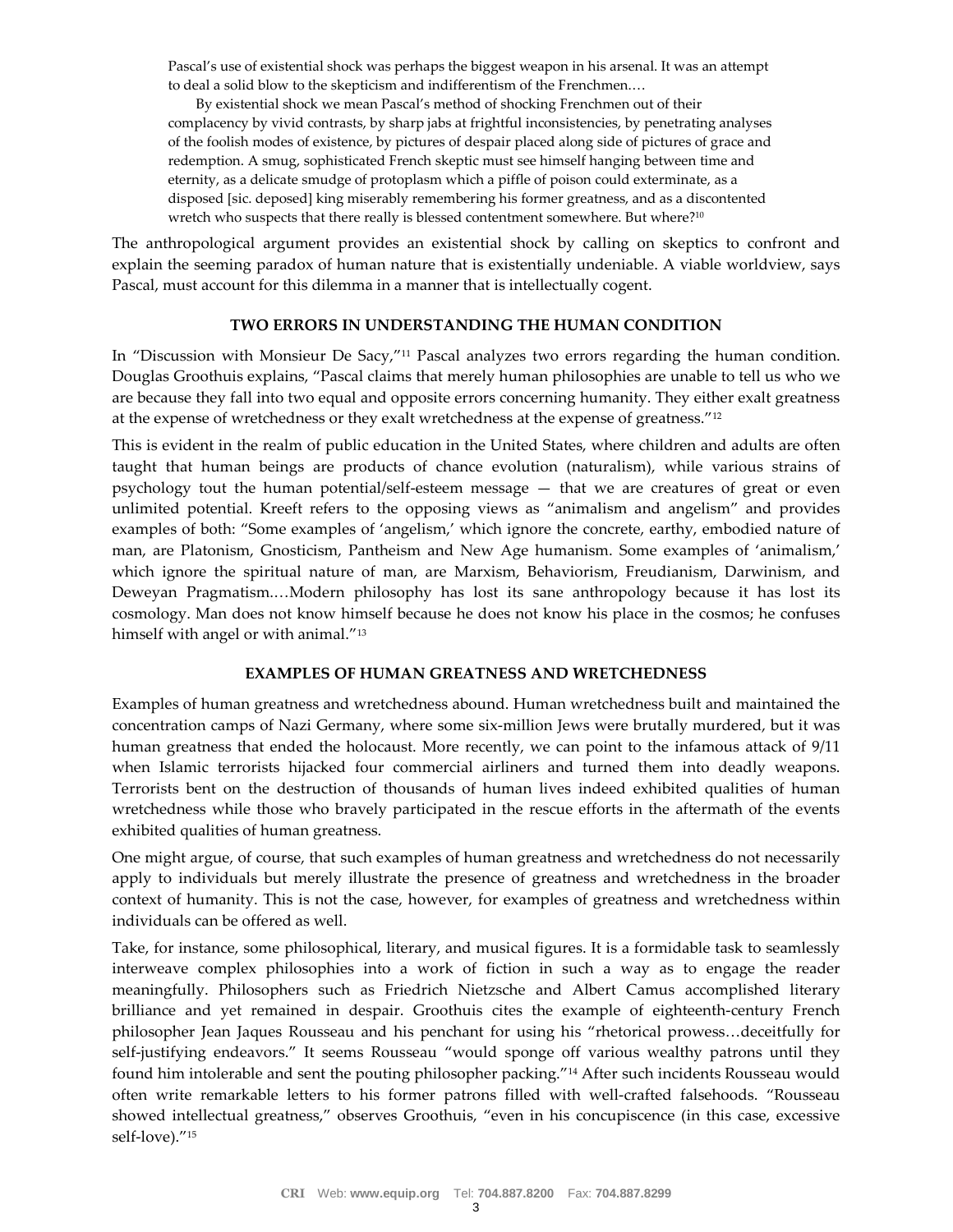Literary great Ernest Hemingway served as an ambulance driver in World War I, wrote many successful and critically acclaimed works, but exhibited the ultimate form of wretchedness by committing suicide. Edgar Allan Poe's alcoholism and alleged drug use led to his premature death, but many of his writings are ingeniously crafted. Carlo Gesualdo, a sixteenth-century composer of Renaissance music and an Italian prince, brutally murdered his wife and her lover. As a composer, Gesualdo demonstrated human greatness, but as a murderer he obviously exhibited human wretchedness. The list of examples is as long as human history.

## **EVALUATING THE ANTHROPOLOGICAL ARGUMENT**

At first glance, Pascal's anthropological argument appears to muddle the veracity of the Christian faith. This is because the root of the argument appears to be based on a Christian view of Creation and the Fall. Some may even interpret Pascal's argument as circular and claim that it is simply appealing to the Bible as evidence that the biblical explanation of human nature is true. Such accusations, however, fail to examine the anthropological argument in a proper context. Pascal's anthropological argument appeals to the *best explanation* regarding the human condition. Such an argument is *abductive* rather than deductive or inductive. Groothuis explains:

Although one cannot directly test by empirical means the deliverances of revelation on many matters (such as the origin of the universe, the creation of humanity and the Fall into sin), Pascal thought that key theological claims offer the best explanation for the perplexing phenomena of human nature….By adducing evidence from a wide diversity of situations, Pascal argues that the Christian view of humans as "deposed kings"  $-$  made in God's image but now east of Eden  $-$  is the best way to account for the human condition. In so arguing, he employs an abductive method (that is, inference to the best explanation) similar to that used in much scientific endeavor.<sup>16</sup>

In other words, within the confines of his anthropological argument, Pascal is not directly making the case that humans are created in the image of God and are tarnished by their fall into sin. Pascal, instead, is arguing that these Christian doctrines provide the best explanation for the seemingly paradoxical condition of human greatness and wretchedness that we observe.

The case for the validity of the anthropological argument, nevertheless, must address several philosophical issues if it is to succeed. Groothuis offers three claims that Pascal's argument must defend:  $''(1)$  that the construal of humanity as having a dual nature is intellectually cogent,  $(2)$  that the human condition even needs to be explained, and (3) that the answer provided by the doctrines of humans being made in God's image and of original sin are convincing."<sup>17</sup> We could add to this list (4) that it is necessary to demonstrate that alternative worldviews do not adequately explain the condition of greatness and wretchedness. Space does not allow a thorough analysis and response to these concerns, but each one can indeed be successfully addressed.

# **CONTEMPORARY RELEVANCE OF THE ANTHROPOLOGICAL ARGUMENT**

The anthropological argument is compelling to contemporary culture for at least three reasons. First, it is compelling on a human level: since it addresses the human condition, it has an immediate and universal application and relevance. Second, American culture in particular is steeped in the exaltation of human goodness via psychology and ideas of human potential. The anthropological argument agrees with such views to an extent, but it acknowledges the paradoxical element of human wretchedness more honestly and offers a viable explanation. Third, many are under the impression that human beings are merely evolved beasts. Pascal recognizes "Man is neither angel nor beast"<sup>18</sup> and puts forth a technique of dealing with those who think too highly of themselves, as well as those who think too lowly of themselves:

If he exalts himself, I humble him. If he humbles himself, I exalt him. And I go on contradicting him Until he understands That he is a monster that passes all understanding.19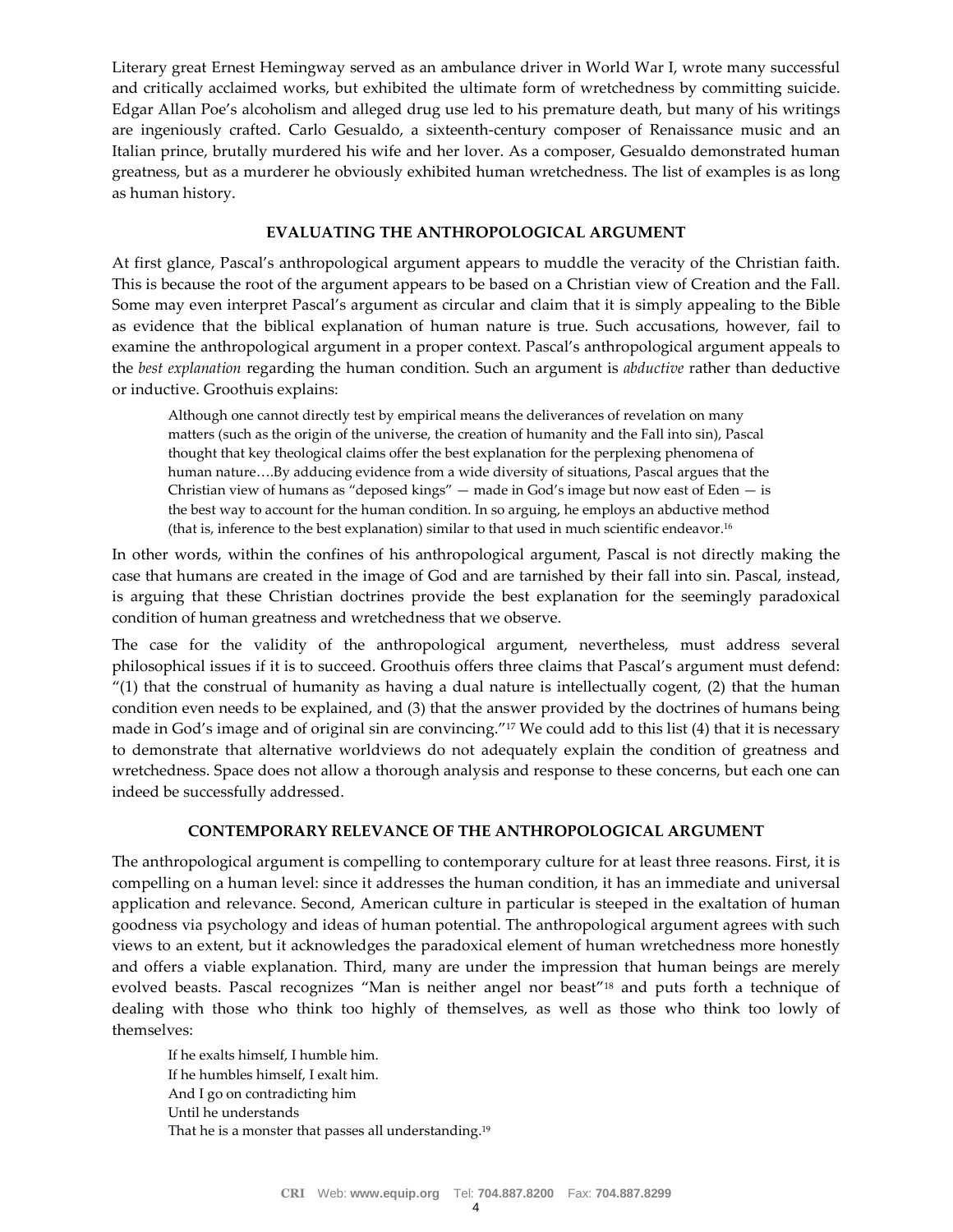It should be noted again that the anthropological argument is not the only argument Pascal uses to defend the Christian faith; as such, it is not intended to be the ultimate argument for the veracity of Christianity. *Pensées*, though it is fragmented and incomplete, covers a variety of issues and includes many lines of argumentation. The anthropological argument, nevertheless, provides an existential punch and forces critics and doubters to find a better explanation of the human condition. It provides a unique, psychological approach in convincing a skeptic of the truth of the Christian faith. Writing about Pascal in *The Catholic Encyclopedia*, J. Lataste observes:

It is certain that his method of apologetics must have been at once rigorous and original; no doubt, he had made use of the traditional proofs — notably, the historical argument from prophecies and miracles. But as against adversaries who did not admit historical certainty, it was stroke of genius to produce a wholly psychological argument and, by starting from the study of the human soul, to arrive at God. Man is an "incomprehensible monster," says he, "at once sovereign greatness and sovereign misery." Neither dogmatism nor pyrrhonism [complete skepticism] will solve the enigma: the one explains the greatness of man, the other his misery; but neither explains both. We must listen to God. Christianity alone, through the doctrine of the Fall and that of the Incarnation, gives the key to the mystery. Christianity, therefore, is truth.<sup>20</sup>

The application of the anthropological argument in contemporary culture has strong appeal. For example, the New Age movement — more recently referred to as the "new spirituality" or simply "spirituality" — offers an extremely exalted view of humanity. The anthropological argument could easily be applied to those who accept this view. A Christian apologist could agree that humans are great and exalted, but then, as Pascal suggests, the New Ager must be humbled into recognizing the real wretchedness of the human condition. It is one thing for a New Age adherent to declare that sin is an illusion or that moral absolutes do not exist but quite another to provide an adequate explanation for examples of human wretchedness such as the Holocaust.

The anthropological argument likewise may be applied to humanism, which also posits a favorable picture of humanity. The Humanist Manifesto 1, for example, declares that humanity has the power and potential to achieve greatness: "Man is at last becoming aware that he alone is responsible for the realization of the world of his dreams, that he has within himself the power for its achievement. He must set intelligence and will to the task."<sup>21</sup> The Humanist Manifesto 2 asserts that it is only a matter of time before this happens: "Humanism…is a moral force that has time on its side. We believe that humankind has the potential, intelligence, goodwill, and cooperative skill to implement this commitment in the decades ahead."<sup>22</sup>

Humanism, however, lacks a cogent explanation of the seemingly paradoxical human condition of greatness and wretchedness. Here is where the anthropological argument may enter in and provide a more reasonable explanation.

## **DOES HUMANISM ADEQUATELY EXPLAIN THIS CONDITION?**

A staunch humanist, of course, will not readily give in to Pascal's argument. Several objections may be raised, such as (1) human beings exhibit qualities of greatness as a result of highly developed brains and (2) wretched behavior is merely the result of humans having evolved from beasts and still possessing beastly tendencies. Over the course of millions of years of evolution, the humanist would argue, time and chance produced the human intellect, which is capable of greatness. Wretchedness, on the other hand, is an unfortunate side effect of our bestial origins.

Such an argument, however, presupposes that human intellect, allegedly a product of time and chance, is actually capable of *accurate* reasoning. In *Mere Christianity*, C. S. Lewis astutely observes, "When you are arguing against Him [God] you are arguing against the very power that makes you able to argue at all: it is like cutting off the branch you are sitting on."<sup>23</sup> If human reason is a product of chance, how do we know it is reliable? Humanists, who deny that God is the source of human reason, are left sitting precariously on a branch of chance and time with no guarantees that their reasoning is sound.<sup>24</sup> In *Miracles*, Lewis remarks, "If all that exists is Nature, the great mindless interlocking event, if our own deepest convictions are merely the by-products of an irrational process, then clearly there is not the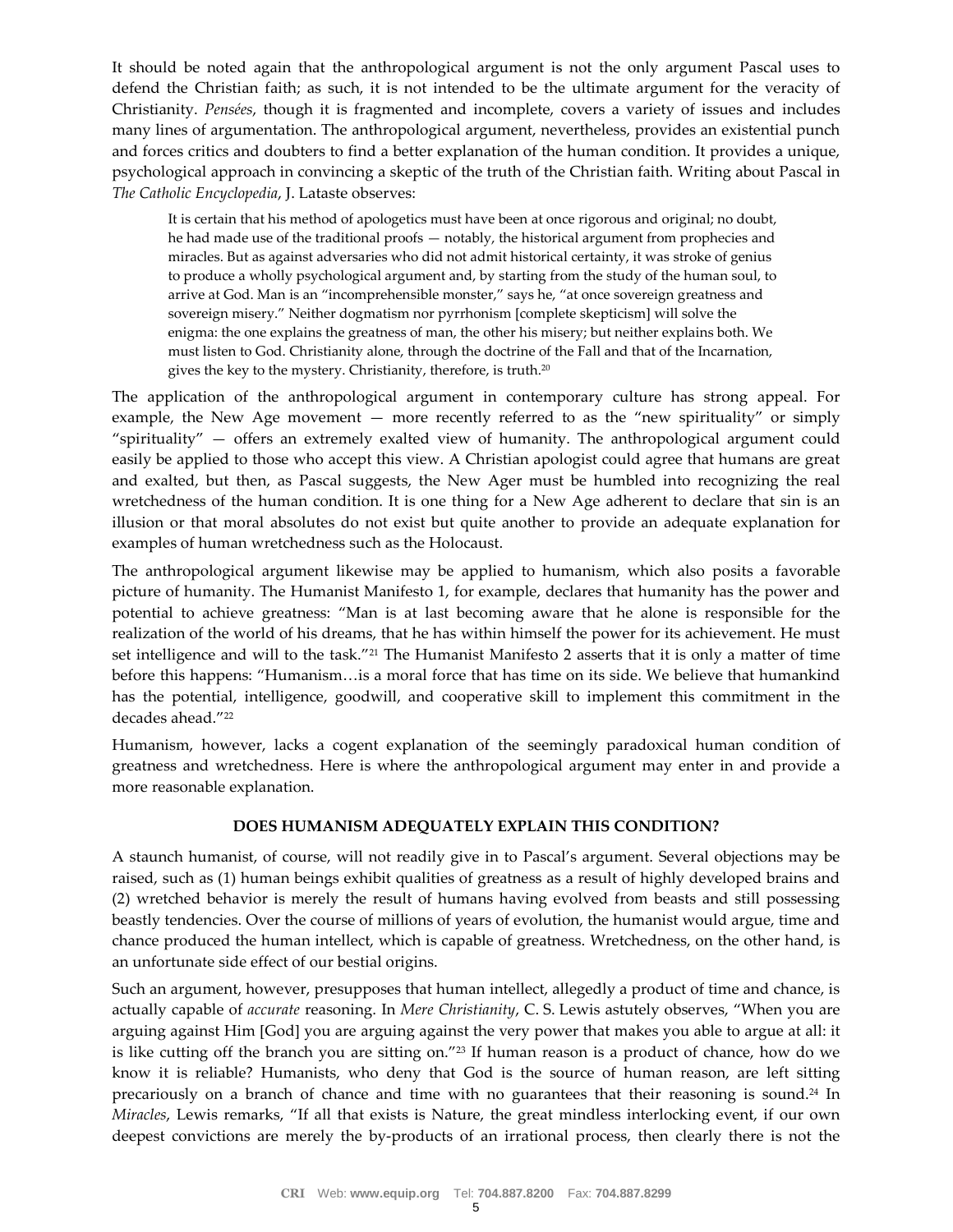slightest ground for supposing that our sense of fitness and our consequent faith in uniformity tell us anything about a reality external to ourselves."<sup>25</sup> Christianity's explanation that humans are created in the image of a rational God and thus are rational beings makes more sense than the chance and time explanation of the humanist. In short, the existence of human reason is more adequately explained by intelligent design than by random chance.

On the other hand, if humanists agree that human beings do, in fact, exhibit qualities both of wretchedness and greatness, then they are making a moral claim. From where does their standard of morality come? The existence of such a standard of morality in humans is more adequately explained by creation in the image of a moral God than by the evolution of mere matter.

The anthropological argument also provides hope for those who hold to worldviews that recognize the wretchedness of human nature but shun the inherent greatness that is also a part of that nature. Nihilism, for instance, followed to its logical conclusions, leads to despair — a meaningless existence in a pointless universe, where humans are merely an accidental product of chance and time. Human wretchedness in nihilistic thought is expressed perhaps more so in a philosophical sense (despair), but wretchedness is certainly present in a worldview that offers no real hope. It is at this juncture that Pascal's anthropological argument can enter in and offer hope to the nihilist — hope that is based on the fact that Christianity offers a superior explanation for the human condition.

## **THE GENIUS OF PASCAL'S ARGUMENT**

Pascal's anthropological argument is a valuable tool that contemporary Christian apologetics can apply in a variety of ways. As we've seen, it is certainly not a definitive argument for the Christian faith (Pascal never intended it as such), but it does provide a certain degree of "existential shock" and an approach that is appealing to individuals on a psychological and personal level.

"Starting an apologetic argument from the point of the human condition is appealing in a psychologized and individualistic culture," observes Groothuis in reference to Pascal's argument. "While there is much theological illiteracy and philosophical naiveté today, there is also great interest in the soul, human potential, and spirituality. People may doubt the existence of God, the reliability of the Bible, or the deity of Christ, but they know that they exist, and they desire to understand themselves, their pain, and their possibilities."<sup>26</sup> Pascal's anthropological argument is well equipped to address such matters.

The genius of the argument is in many respects found in its simplicity. It asks the skeptic of Christianity to provide a more adequate solution to the observable human condition than the Christian doctrines of humanity's creation in the image of God and the Fall, however unlikely these doctrines may initially seem. The argument, moreover, is not based on the latest scientific theories (though such theories are certainly apologetically useful at times) or on archaeological evidence for the Christian faith — theories and evidence that may change with time. Its appeal, rather, is on an existential, psychological level. It is at this point in Pascal's apologetic scheme that an argument such as the wager may be offered along with more traditional Christian evidences (what Pascal called "Scripture and the rest").<sup>27</sup>

## **NOTES**

- 1. In short, Pascal's wager argues that the benefits of wagering on belief in theism far outweigh the consequences of agnosticism or unbelief if theism is true. It is wiser, then, to wager on belief. For an excellent introduction to Pascal's wager see Douglas Groothuis, *On Pascal* (Belmont, CA: Wadsworth, 2003), chap. 9.
- 2. Richard H. Popkin, *The Encyclopedia of Philosophy*, vol. 6, ed. Paul Edwards (New York: Macmillan Company and Free Press, 1967), s.v. "Pascal, Blaise."
- 3. D. G. Preston, *New Dictionary of Theology*, ed. Sinclair B. Ferguson, David F. Wright, and J. I. Packer (Downers Grove, IL: InterVarsity Press, 1988), s.v. "Pascal, Blaise."
- 4. Natural theology refers to obtaining knowledge of God from nature. Pascal believed arguments for God based on natural revelation lack the force and scope required to lead a skeptic to belief in Christ. It is true that such arguments for God do not immediately lead one to Christ, but they are certainly valuable as part of a broader apologetic approach.
- 5. Blaise Pascal, *Pensées*, trans. A. J. Krailsheimer (New York: Penguin, 1995), frag. 613, 206.
- 6. Ibid., frag. 149, 46.
- 7. Ibid., frag. 131, 34.